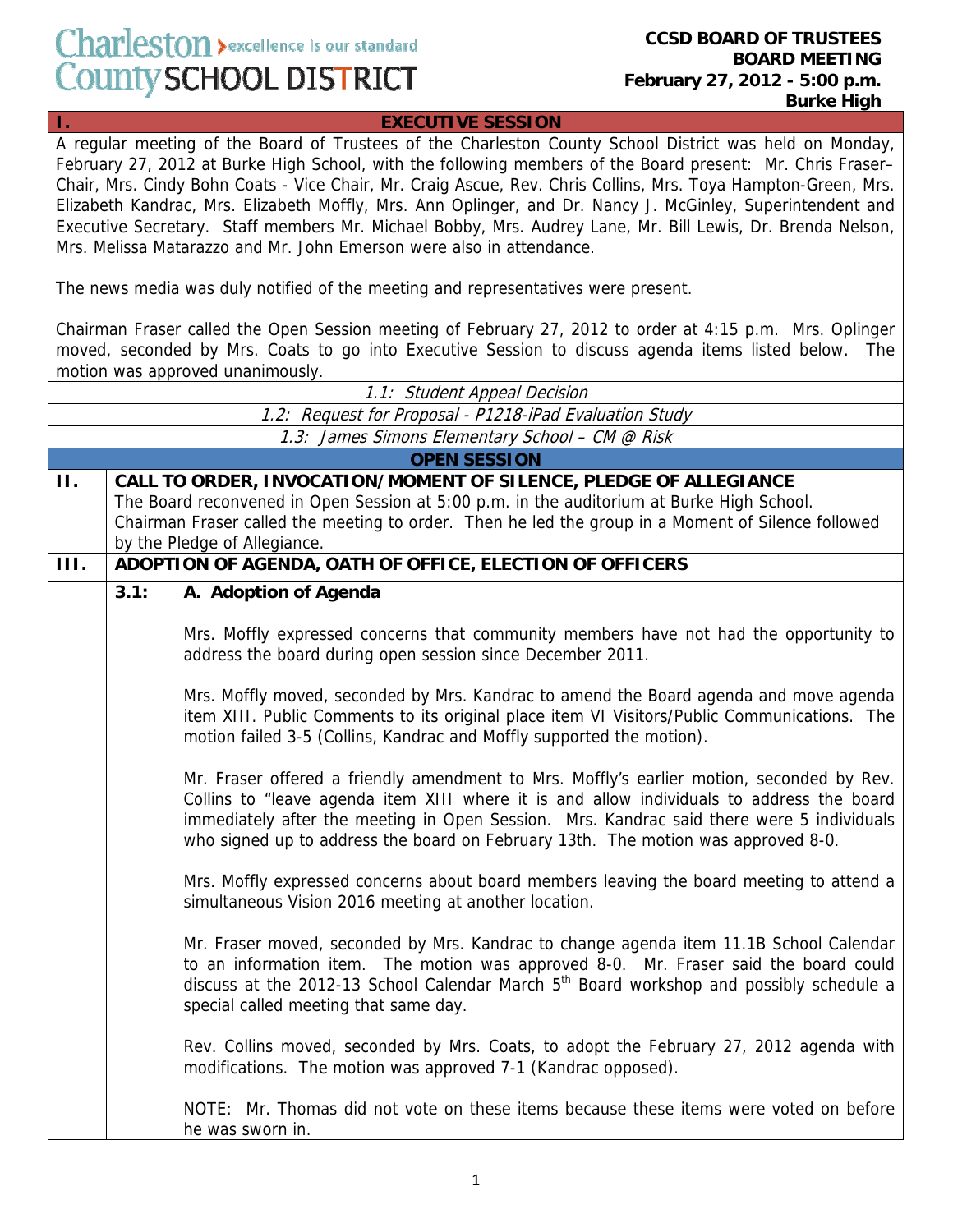|     | B. Oath of Office (Mr. Brian P. Thomas)<br>Chairman Fraser introduced new board member, Brian Thomas, stating that he was<br>appointed by Governor Haley to serve in the seat left vacant after Mrs. Taylor's resignation.<br>Mr. Thomas will serve until the election is held November 2012.                                                                                                                                                                                                                                                                                                                                                                                                                                                                                                                                                                                                                                                                                                                                                                                                                                                                                                                                                                                                                                                                                                                           |
|-----|-------------------------------------------------------------------------------------------------------------------------------------------------------------------------------------------------------------------------------------------------------------------------------------------------------------------------------------------------------------------------------------------------------------------------------------------------------------------------------------------------------------------------------------------------------------------------------------------------------------------------------------------------------------------------------------------------------------------------------------------------------------------------------------------------------------------------------------------------------------------------------------------------------------------------------------------------------------------------------------------------------------------------------------------------------------------------------------------------------------------------------------------------------------------------------------------------------------------------------------------------------------------------------------------------------------------------------------------------------------------------------------------------------------------------|
|     | Judge Deidre Jefferson administered the Oath of Office to Mr. Thomas who was accompanied<br>by his wife and daughter.                                                                                                                                                                                                                                                                                                                                                                                                                                                                                                                                                                                                                                                                                                                                                                                                                                                                                                                                                                                                                                                                                                                                                                                                                                                                                                   |
|     | <b>C. Election of Officers</b><br>Rev. Collins nominated Mrs. Moffly for chair, seconded by Mrs. Kandrac. The motion failed 3-<br>6 (Collins, Kandrac and Moffly supported the motion).                                                                                                                                                                                                                                                                                                                                                                                                                                                                                                                                                                                                                                                                                                                                                                                                                                                                                                                                                                                                                                                                                                                                                                                                                                 |
|     | Mrs. Oplinger nominated Mr. Fraser for chair, seconded by Mrs. Green. The motion was<br>approved 7-2 (Kandrac and Moffly opposed).                                                                                                                                                                                                                                                                                                                                                                                                                                                                                                                                                                                                                                                                                                                                                                                                                                                                                                                                                                                                                                                                                                                                                                                                                                                                                      |
|     | Mrs. Moffly nominated Rev. Collins for vice chair, seconded by Mrs. Kandrac. The motion<br>failed 3-6 (Collins, Kandrac and Moffly supported the motion).                                                                                                                                                                                                                                                                                                                                                                                                                                                                                                                                                                                                                                                                                                                                                                                                                                                                                                                                                                                                                                                                                                                                                                                                                                                               |
|     | Mrs. Oplinger nominated Mrs. Coats, seconded by Mr. Thomas for vice chair for continuity<br>purposes. The motion was approved 8-1 (Moffly opposed).                                                                                                                                                                                                                                                                                                                                                                                                                                                                                                                                                                                                                                                                                                                                                                                                                                                                                                                                                                                                                                                                                                                                                                                                                                                                     |
|     | Note: Mrs. Kandrac initially voted for Rev. Collins. However, since the vote was not<br>called, she changed her vote to Mrs. Coats for continuity purposes.                                                                                                                                                                                                                                                                                                                                                                                                                                                                                                                                                                                                                                                                                                                                                                                                                                                                                                                                                                                                                                                                                                                                                                                                                                                             |
| IV. | <b>SPECIAL RECOGNITIONS</b> - Deferred due to 12/12/11 Board Action                                                                                                                                                                                                                                                                                                                                                                                                                                                                                                                                                                                                                                                                                                                                                                                                                                                                                                                                                                                                                                                                                                                                                                                                                                                                                                                                                     |
| V.  | <b>SUPERINTENDENT'S REPORT</b><br>In the spirit of keeping the report brief because of the public engagement session, Dr. McGinley<br>shared the following:<br>Volunteers and the League of Women Voters were thanked for services provided during the<br>Vision 2016 Engagement meetings. They will be asked to make a report to the full board in<br>March.<br>Last Monday, the district started a rigorous interview process, 94 teachers went through<br>process and each interviewee was rated. The top level candidates were rated highly qualified<br>and offered contracts. The second group was rated ready. The third group was rated not<br>ready. The district started with elementary level first since that level has the most teachers.<br>Mrs. Terri Nichols and Mr. Bill Briggman were thanked for leading the effort.<br>The Marriott Hotel on Friday night was an evening of stars. Both principals and teachers were<br>recognized. There were over 600 attendees. There was a silent auction with items donated by<br>the community to generate funding. The purposes of the event was public recognition of<br>teachers and principals and enable the district to put together symposium this summer paid for<br>by proceeds of this events. Staff members who volunteered were thanked, especially Mrs.<br>Anita Huggins and Mrs. Lori Bates. They will be recognized at a future board meeting. |
|     | Mrs. Kandrac asked about the individuals on the committee that planned the interview process. Dr.<br>McGinley said panel is made up of principals and assistant principals. The interview process which is<br>based on three major components is rigorous and one the district will use in the future. Mrs. Kandrac<br>asked why Mrs. Nichols name was mentioned. Dr. McGinley said Associate Superintendents Nichols<br>and Mrs. Taylor did final evaluation. Mr. Briggman briefed the board of other times the process would<br>be used to interview candidates at other levels. Mrs. Kandrac asked about writing samples and using<br>them for current staff citing the number of grammatical errors made by principals and teachers. Dr.<br>McGinley said she would like to know more about those errors so she could follow-up on them. She<br>said, because the district wants the best and brightest, that is why the district started this type                                                                                                                                                                                                                                                                                                                                                                                                                                                                 |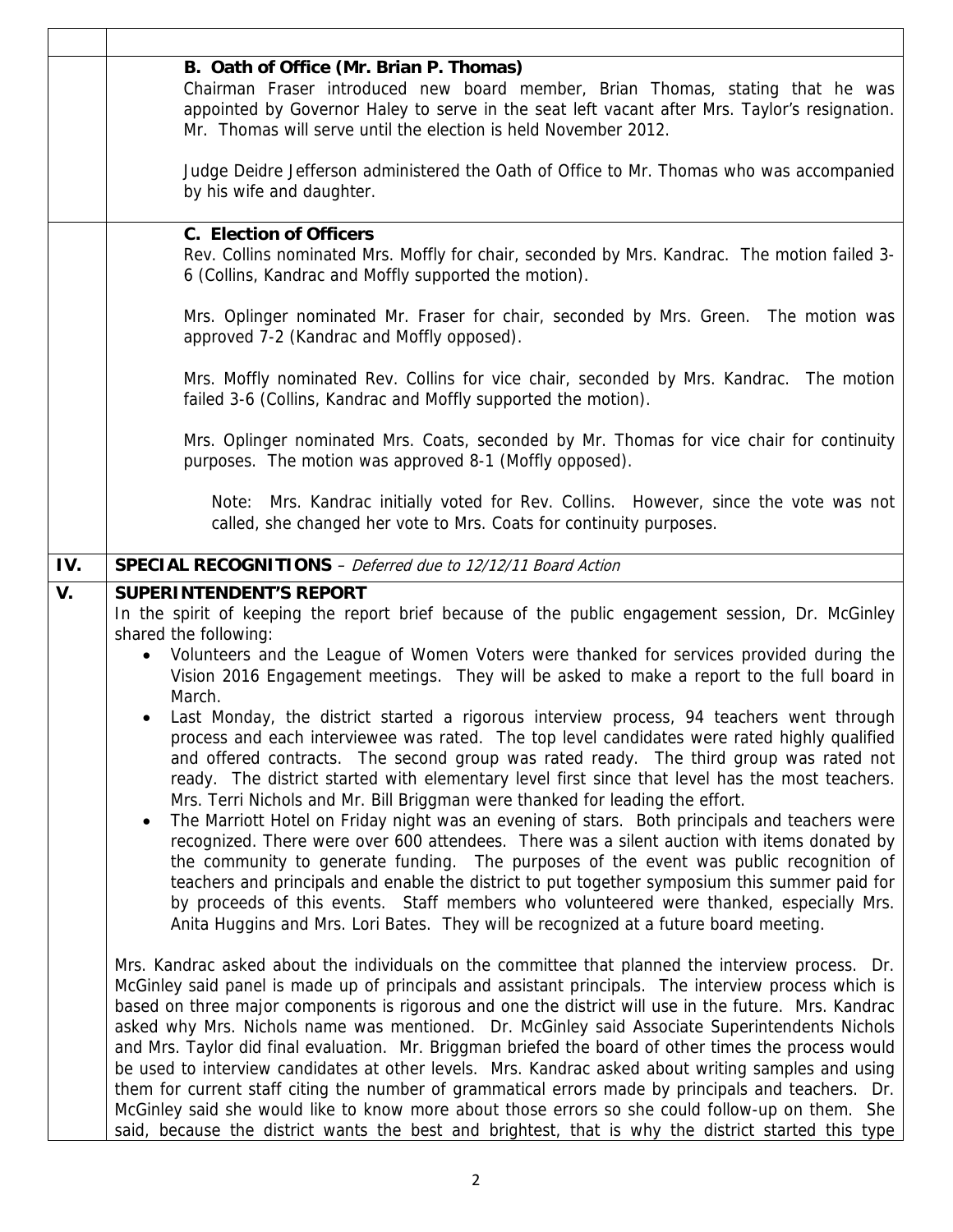|             | screening process. Mrs. Kandrac said writing samples could be sent to her at ekandrac@yahoo.com or<br>to the CCSD Superintendent. Mrs. Kandrac said Dr. McGinley failed to mention blood drive on<br>Wednesday, February 29 <sup>th</sup> in her report. Dr. McGinley said the blood drive is done annually. It is on<br>Wednesday, February 29 <sup>th</sup> if board members are interested in participating.                                                                                                                                                                                                                                                                                                                                                                                                                                                                                                                                                                                                                                                                                                                                                                                                                                                                                                                                                                                                                                                                                                                                                          |  |
|-------------|--------------------------------------------------------------------------------------------------------------------------------------------------------------------------------------------------------------------------------------------------------------------------------------------------------------------------------------------------------------------------------------------------------------------------------------------------------------------------------------------------------------------------------------------------------------------------------------------------------------------------------------------------------------------------------------------------------------------------------------------------------------------------------------------------------------------------------------------------------------------------------------------------------------------------------------------------------------------------------------------------------------------------------------------------------------------------------------------------------------------------------------------------------------------------------------------------------------------------------------------------------------------------------------------------------------------------------------------------------------------------------------------------------------------------------------------------------------------------------------------------------------------------------------------------------------------------|--|
|             | Also Mrs. Kandrac said board meeting minutes of February 13 <sup>th</sup> said she stated that board wasn't<br>invited to the Gala. She said individuals were discouraged because of the cost and most board<br>attended the SCSBA conference in Myrtle Beach.                                                                                                                                                                                                                                                                                                                                                                                                                                                                                                                                                                                                                                                                                                                                                                                                                                                                                                                                                                                                                                                                                                                                                                                                                                                                                                           |  |
| VI.<br>VII. | VISITORS, PUBLIC COMMUNICATIONS - See item XIII (12/12/11 Board Action)<br>APPROVAL OF MINUTES/EXECUTIVE SESSION AGENDA ITEMS                                                                                                                                                                                                                                                                                                                                                                                                                                                                                                                                                                                                                                                                                                                                                                                                                                                                                                                                                                                                                                                                                                                                                                                                                                                                                                                                                                                                                                            |  |
|             | 7.1:<br>Open Session Minutes of February 13, 2012                                                                                                                                                                                                                                                                                                                                                                                                                                                                                                                                                                                                                                                                                                                                                                                                                                                                                                                                                                                                                                                                                                                                                                                                                                                                                                                                                                                                                                                                                                                        |  |
|             | Mrs. Kandrac stated that she submitted corrections to Mrs. Stoney earlier. Then Mrs. Kandrac<br>moved, seconded by Rev. Collins approval of the Open Session Minutes of February 13, 2012.<br>The motion was approved 8-0-1 (Thomas abstained).                                                                                                                                                                                                                                                                                                                                                                                                                                                                                                                                                                                                                                                                                                                                                                                                                                                                                                                                                                                                                                                                                                                                                                                                                                                                                                                          |  |
|             | 7.2:<br>Motions of Executive Session of February 27, 2012                                                                                                                                                                                                                                                                                                                                                                                                                                                                                                                                                                                                                                                                                                                                                                                                                                                                                                                                                                                                                                                                                                                                                                                                                                                                                                                                                                                                                                                                                                                |  |
|             | 1.1: Student Appeal Decision<br>Mrs. Moffly moved, seconded Mr. Thomas, to repeal the Code of Conduct as it relates to<br>student appeal process because it is against state law. The motion failed 7-2 (Moffly and<br>Kandrac opposed).                                                                                                                                                                                                                                                                                                                                                                                                                                                                                                                                                                                                                                                                                                                                                                                                                                                                                                                                                                                                                                                                                                                                                                                                                                                                                                                                 |  |
|             | Mrs. Moffly said student rights are violated and said district potential facing lawsuit. No<br>appeal from const. board or county board of suspension. SC 59-19-510 Anyone has the right<br>to appeal to the Board. She said some were given correspondence from superintendent<br>about the appeal. Mr. Ascue requested the motion be tabled until the board has had a<br>chance to discuss in Policy Committee. Mrs. Moffly said board has not approved regulations<br>or Student Code of Conduct. She said to disallow students the right to appeal before the<br>board and tell them they have no rights is in violation. She said it's an emergency situation.<br>Mr. Ascue reiterated that it should be tabled. Mrs. Moffly said the board should suspend the<br>rule. Then she mentioned the fourteenth amendment. Mr. Ascue asked General Counsel to<br>address concern. Mrs. Moffly shared a constitution booklet with board members. She said<br>appeal responsibilities have been taken away from Constituent Boards and the County Board.<br>She said the law states that suspensions could be allowed up to 30 days. Mr. Emerson said<br>Mr. Ascue had information on this topic since he served on a constituent board. Mrs. Green<br>called for a point of order because it's not on agenda. She said it could have been brought<br>up in executive session or emailed. Rev. Collins said district is in violation of the law,<br>especially with North Charleston students. He agreed that the Policy Committee needed to<br>meet to discuss this topic. |  |
|             | Mr. Ascue moved, seconded by Mrs. Coats, to close debate. The motion was failed 5-4 as it<br>required a super majority (Collins, Kandrac, Moffly and Thomas opposed).                                                                                                                                                                                                                                                                                                                                                                                                                                                                                                                                                                                                                                                                                                                                                                                                                                                                                                                                                                                                                                                                                                                                                                                                                                                                                                                                                                                                    |  |
|             | Mr. Thomas moved, seconded by Mrs. Coats, to suspend the policy related student appeals<br>until the Policy Committee has had time to discuss this topic. The motion failed 4-5 (Ascue,<br>Coats, Fraser, Green, Oplinger voted in favor of the motion).                                                                                                                                                                                                                                                                                                                                                                                                                                                                                                                                                                                                                                                                                                                                                                                                                                                                                                                                                                                                                                                                                                                                                                                                                                                                                                                 |  |
|             | Dr. McGinley requested time for staff to bring back information on ramifications of<br>suspending this policy during the middle of the school and the impact would have on the<br>district because this has been the practice for a while. She said opening up opportunity to<br>suspend at every level would open up a can of worms because there are a lot of suspensions.<br>Mrs. Moffly said not suspending rights of principals to make decisions and it would not create<br>chaos in the system. Mr. Fraser said he wanted legal counsel's input but he suggests voting<br>on motion. Rev. Collins said it gives parents the right to address concerns at district board<br>level. Some students have conditional suspensions and don't know they can appeal and                                                                                                                                                                                                                                                                                                                                                                                                                                                                                                                                                                                                                                                                                                                                                                                                   |  |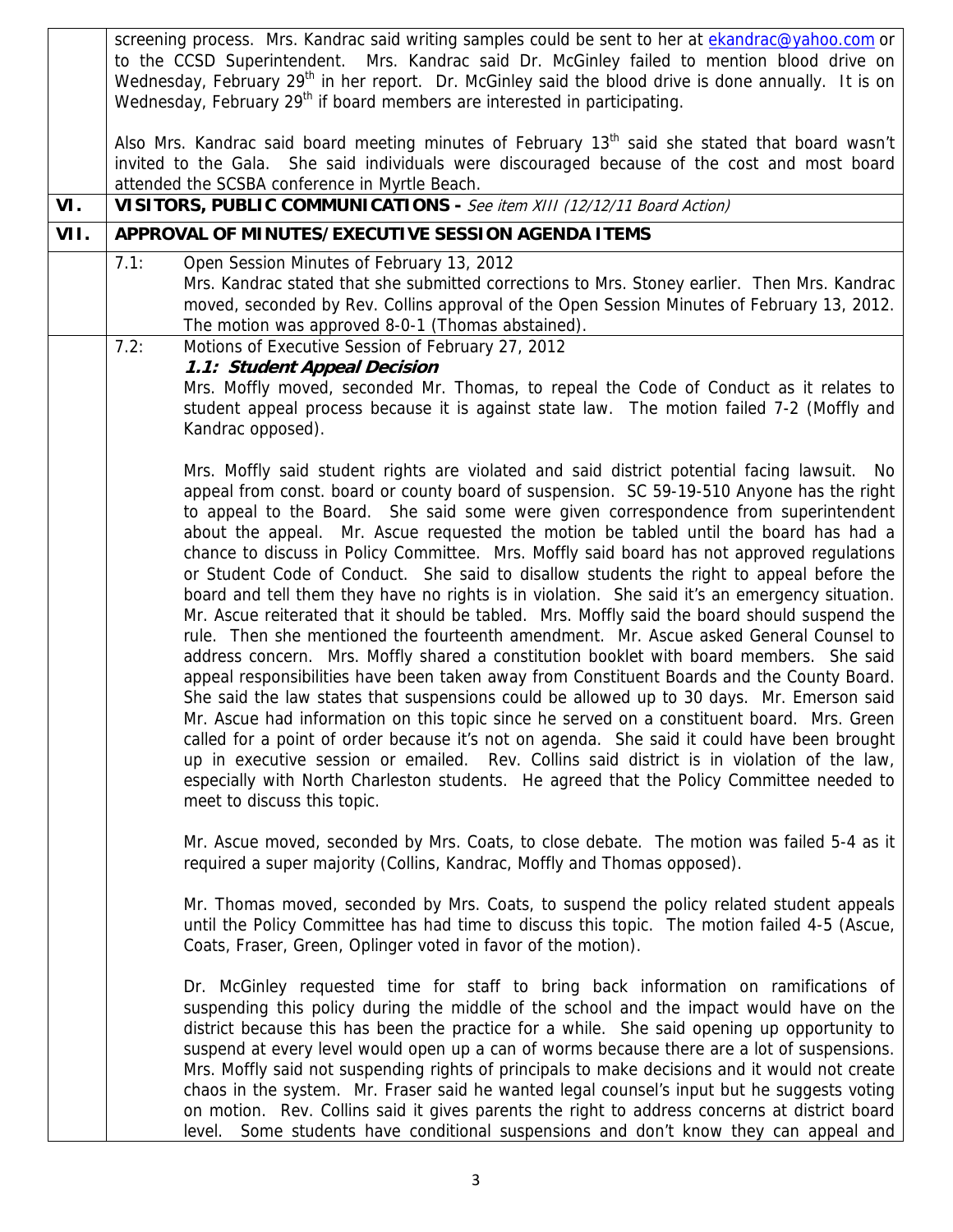|       |                                                                                                                                         | some things are dragged out too long. Mr. Fraser said it was difficult enough to staff student<br>appeal hearings.                                                                                                                                                                                                                                                                                                                                                                                                                                                                                                                                                                                                                                                                                                                                                                                                                                                                                                                                                                                                                                                                                                                                                                                                                                                                                                                                                                       |
|-------|-----------------------------------------------------------------------------------------------------------------------------------------|------------------------------------------------------------------------------------------------------------------------------------------------------------------------------------------------------------------------------------------------------------------------------------------------------------------------------------------------------------------------------------------------------------------------------------------------------------------------------------------------------------------------------------------------------------------------------------------------------------------------------------------------------------------------------------------------------------------------------------------------------------------------------------------------------------------------------------------------------------------------------------------------------------------------------------------------------------------------------------------------------------------------------------------------------------------------------------------------------------------------------------------------------------------------------------------------------------------------------------------------------------------------------------------------------------------------------------------------------------------------------------------------------------------------------------------------------------------------------------------|
|       |                                                                                                                                         | Mr. Fraser asked Mrs. Moffly to bring to board after it is reviewed by the Policy Committee.<br>Mrs. Moffly said since will be in court for class action suit, should put on agenda.<br>Mr. Fraser called for a vote on the Board Committee's Student Appeal Decision to<br>uphold and enroll in Star program. The motion was approved 7-0-2 (Thomas and<br>Moffly abstained).                                                                                                                                                                                                                                                                                                                                                                                                                                                                                                                                                                                                                                                                                                                                                                                                                                                                                                                                                                                                                                                                                                           |
|       |                                                                                                                                         | 1.2: Request for Proposal - P1218-iPad Evaluation Study<br>The board approved a recommendation awarding a one year contract with the option of four<br>one year renewals for an IPad Evaluation Study, at a first year cost of \$71,182.00. The<br>funding source is E-rate funds. The motion was approved 5-3-1 (Coats, Kandrac and Moffly<br>abstained; Thomas abstained).                                                                                                                                                                                                                                                                                                                                                                                                                                                                                                                                                                                                                                                                                                                                                                                                                                                                                                                                                                                                                                                                                                             |
|       |                                                                                                                                         | 1.3: James Simons Elementary School - CM @ Risk<br>The board approved a recommendation to award a contract for James Simons Elementary<br>School - CM at Risk (Solicitation #11-SMGOP-001) to M.B. Kahn Construction Co, Inc. for<br>preconstruction services not to exceed \$46,800.00 and general conditions not to exceed<br>\$1,180,225.00 and a fee of 3.5% for construction once a guaranteed maximum price is<br>agreed upon. The motion was approved 7-1-1 (Moffly opposed; Thomas abstained).                                                                                                                                                                                                                                                                                                                                                                                                                                                                                                                                                                                                                                                                                                                                                                                                                                                                                                                                                                                   |
|       | 7.3:                                                                                                                                    | Financial Minutes of February 13, 2012<br>The Financial Minutes of February 13, 2012 was approved 8-0-1 (Thomas abstained).                                                                                                                                                                                                                                                                                                                                                                                                                                                                                                                                                                                                                                                                                                                                                                                                                                                                                                                                                                                                                                                                                                                                                                                                                                                                                                                                                              |
| VIII. |                                                                                                                                         | <b>CAE UPDATE</b> - Deferred due to 12/12/11 Board Action                                                                                                                                                                                                                                                                                                                                                                                                                                                                                                                                                                                                                                                                                                                                                                                                                                                                                                                                                                                                                                                                                                                                                                                                                                                                                                                                                                                                                                |
| IX.   | CAE Updates were deferred due to action taken by the board on 12/12/11.<br>MANAGEMENT REPORT(S) - Deferred due to 12/12/11 Board Action |                                                                                                                                                                                                                                                                                                                                                                                                                                                                                                                                                                                                                                                                                                                                                                                                                                                                                                                                                                                                                                                                                                                                                                                                                                                                                                                                                                                                                                                                                          |
| Χ.    |                                                                                                                                         | <b>COMMITTEE REPORT(S)</b>                                                                                                                                                                                                                                                                                                                                                                                                                                                                                                                                                                                                                                                                                                                                                                                                                                                                                                                                                                                                                                                                                                                                                                                                                                                                                                                                                                                                                                                               |
|       |                                                                                                                                         | Management Reports were deferred due to action taken by the board on 12/12/11.                                                                                                                                                                                                                                                                                                                                                                                                                                                                                                                                                                                                                                                                                                                                                                                                                                                                                                                                                                                                                                                                                                                                                                                                                                                                                                                                                                                                           |
|       | 10.1:                                                                                                                                   | <b>Audit &amp; Finance Committee</b>                                                                                                                                                                                                                                                                                                                                                                                                                                                                                                                                                                                                                                                                                                                                                                                                                                                                                                                                                                                                                                                                                                                                                                                                                                                                                                                                                                                                                                                     |
|       | 10.2:                                                                                                                                   | <b>Policy Committee</b>                                                                                                                                                                                                                                                                                                                                                                                                                                                                                                                                                                                                                                                                                                                                                                                                                                                                                                                                                                                                                                                                                                                                                                                                                                                                                                                                                                                                                                                                  |
| XI.   |                                                                                                                                         | POTENTIAL CONSENT AGENDA ITEMS                                                                                                                                                                                                                                                                                                                                                                                                                                                                                                                                                                                                                                                                                                                                                                                                                                                                                                                                                                                                                                                                                                                                                                                                                                                                                                                                                                                                                                                           |
|       | 11.1                                                                                                                                    | A. Procedures and Guidelines for Surplus Properties - Collins, Ascue, Kandrac and                                                                                                                                                                                                                                                                                                                                                                                                                                                                                                                                                                                                                                                                                                                                                                                                                                                                                                                                                                                                                                                                                                                                                                                                                                                                                                                                                                                                        |
|       |                                                                                                                                         | <b>Moffly</b><br>Rev. Collins led the discussion on Procedures and Guidelines for Surplus Properties sharing his<br>concerns about the private sale method and Federal and State guidelines. Mr. Bobby said<br>actions that were taken by staff are supported by state law. Staff is confident since Attorney<br>Lynn Crook advised staff that it is legal. Rev. Collins requested more details on private sales.<br>Mr. Bobby said the document provided gives the board way to consider how to deal with land<br>or building assets. One is the more traditional way to utilize a public sale which could be<br>sealed bids and in that case anyone interested in the property could participate. As explained<br>earlier, this document gives an opportunity to consider sale, only based on action of the<br>board. If a private sale is proposed with a private entity. If the board is willing to approve it,<br>that would give staff the authority to use the criteria outlined and approved by the board to<br>negotiate with the entity without having to expose it to other entities. Mr. Bobby said this<br>would be done when an entity might have a mutual interest that be beneficial to both parties<br>and may provide a better result than a public sale may provide.<br>Rev. Collins asked if public notices are given before sale of properties. Mr. Bobby said it is<br>possible based on the way the district wants to do it. He reiterated the two ways to handle |
|       |                                                                                                                                         | surplus properties. He said if the board prefers the opportunity to find out if other entities                                                                                                                                                                                                                                                                                                                                                                                                                                                                                                                                                                                                                                                                                                                                                                                                                                                                                                                                                                                                                                                                                                                                                                                                                                                                                                                                                                                           |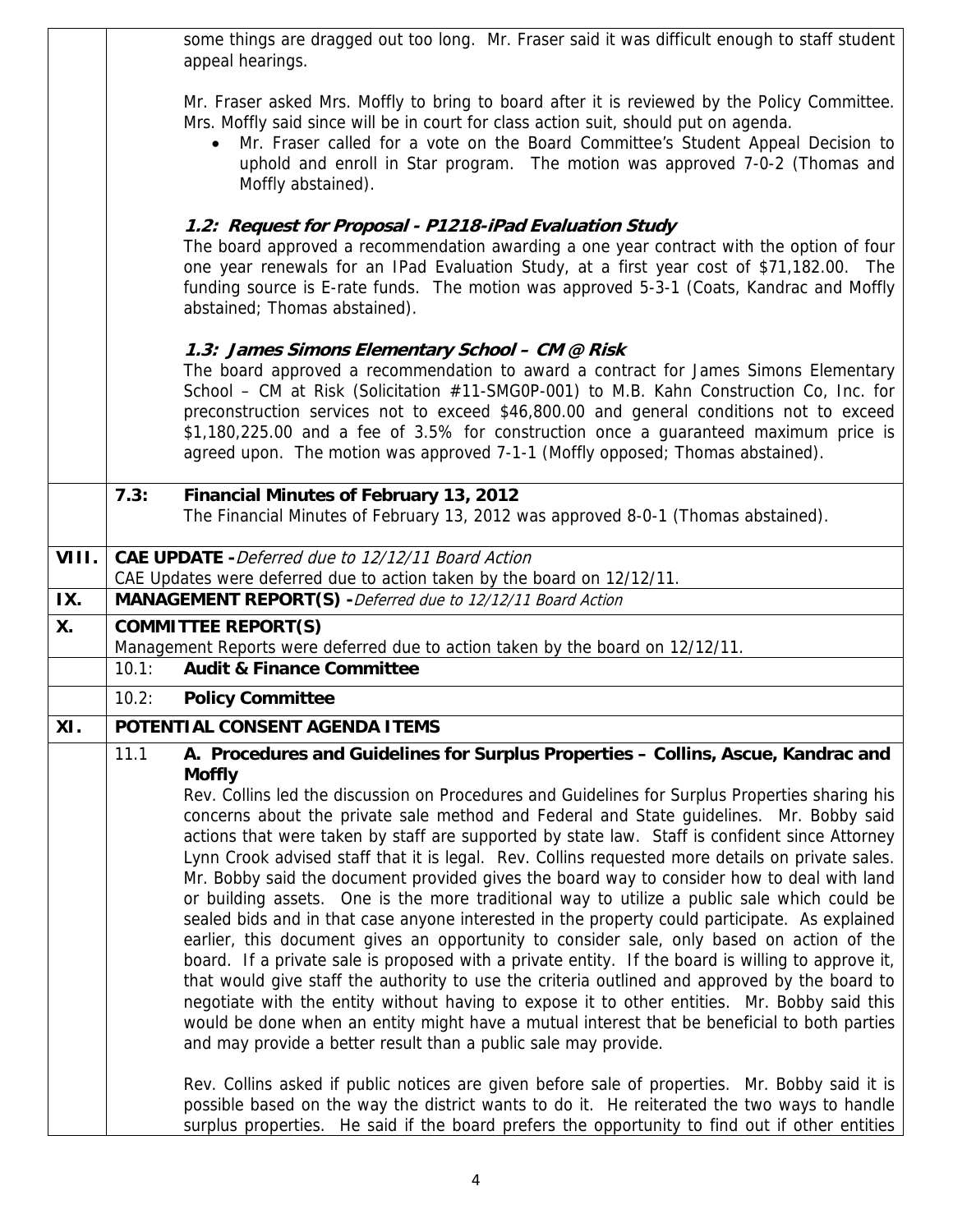|       | are interested before concluding a private sale, the board may decide to do so. The board<br>has complete control on how the asset is to be sold.                                                                                                                                                                                                                                                                                                                                                                                                                                                                                                                                                                                                                                                                                                                                                                                                                                                                 |
|-------|-------------------------------------------------------------------------------------------------------------------------------------------------------------------------------------------------------------------------------------------------------------------------------------------------------------------------------------------------------------------------------------------------------------------------------------------------------------------------------------------------------------------------------------------------------------------------------------------------------------------------------------------------------------------------------------------------------------------------------------------------------------------------------------------------------------------------------------------------------------------------------------------------------------------------------------------------------------------------------------------------------------------|
|       | Mrs. Moffly said would be nice to have a list, appraisals and description of properties. Mr.<br>Bobby said the board received it earlier; he would be happy to share during a work session<br>and will receive a list, annually.                                                                                                                                                                                                                                                                                                                                                                                                                                                                                                                                                                                                                                                                                                                                                                                  |
|       | Mr. Thomas asked Mr. Bobby if the board had the final say to approve the sale of surplus<br>properties. Mr. Bobby said yes.                                                                                                                                                                                                                                                                                                                                                                                                                                                                                                                                                                                                                                                                                                                                                                                                                                                                                       |
|       | At 5:58 pm Mr. Fraser, Mrs. Oplinger, Mr. Thomas and Mr. Ascue left the meeting to go to<br>West Ashley High for the 6pm Vision 2016 Public Engagement meeting. Mrs. Coats was left<br>in charge of the meeting.                                                                                                                                                                                                                                                                                                                                                                                                                                                                                                                                                                                                                                                                                                                                                                                                  |
|       | Mrs. Moffly inquired about deposit of proceed into school funds. Mr. Bobby said proceeds<br>would be used to place into the General Fund Account. He spoke of multiple options in each<br>recommended transaction. Mrs. Moffly said she liked having all properties listed on website<br>Mr. Bobby said district will still post surplus property on website; not<br>like it was.<br>methodology. When Laing was on market, board gave staff authority and he said since it<br>didn't get minimum asking price. Therefore, staff did not pursue sale, closed it and did not<br>put it back on the market. Mrs. Moffly said she prefers open listing and allowing it to stay<br>open until there is a sale. Mrs. Coats asked Mr. Bobby if a board vote was needed to make<br>something a public listing. He said in addition to what the board approved earlier, staff will<br>bring a list of surplus property. Mrs. Moffly asked when list would be provided. Mr. Bobby<br>said he would share it at a workshop. |
|       | Mrs. Moffly commented on something she read in paper that superintendent considering<br>daycares on vacant district properties. Dr. McGinley said it is something teachers asked for<br>and there is no plan is in place at this time. Mrs. Moffly said, as board member, she prefers<br>knowing about it before reading about it in paper.                                                                                                                                                                                                                                                                                                                                                                                                                                                                                                                                                                                                                                                                       |
|       | <b>B. School Calendar</b><br>It was determined that the School Calendar would be discussed during a special called Board<br>meeting following the March 12th Board Workshop. Mrs. Green advised the board that it<br>must vote to suspend policy if not voting on it before end of February. She also questioned<br>why the calendar pulled.                                                                                                                                                                                                                                                                                                                                                                                                                                                                                                                                                                                                                                                                      |
| XII.  | <b>NEW BUSINESS</b>                                                                                                                                                                                                                                                                                                                                                                                                                                                                                                                                                                                                                                                                                                                                                                                                                                                                                                                                                                                               |
|       | 12.1<br>A. Audit and Finance Volunteer Update<br>Mrs. Coats announced that the advertisement is in the board packet. Applications will be sent<br>to Mrs. Portia Stoney. They will be reviewed by the Audit in Finance Committee. Then a<br>recommendation will come to the County Board for consideration.<br>B. Mrs. Kandrac asked about sign she saw at Burke High that read "parents of students at<br>Burke would be only ones given a visitor's pass". She asked if it district wide. Mrs. Coats<br>asked staff to research and follow up.                                                                                                                                                                                                                                                                                                                                                                                                                                                                  |
| XIII. | <b>Public Comments</b><br><b>Speakers</b><br>Mr. Henry Copeland, a W. Ashley resident, expressed concerns about the chairman's decision<br>1.<br>to leave the meeting early and allowing the majority of board members to also leave before the<br>public addressed the board. He spoke about incompetent leadership stating that five examples<br>Mr. Copeland also expressed concerns about nomination and election<br>were seen today.<br>process for board chair and vice chair and said it was Dr. McGinley's duty to point out                                                                                                                                                                                                                                                                                                                                                                                                                                                                              |